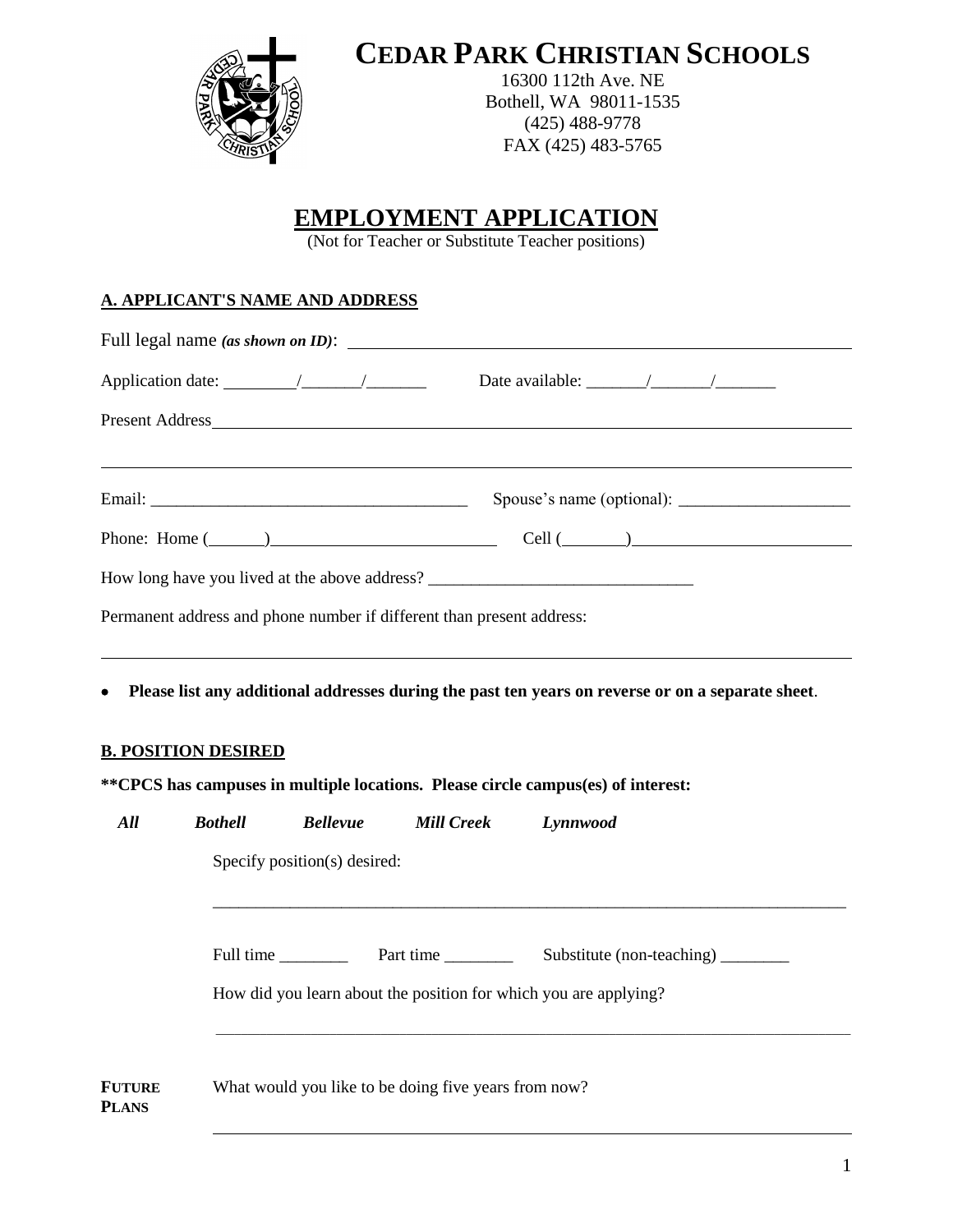#### **C. PROFESSIONAL QUALIFICATIONS**

| <b>FORMAL</b><br><b>TRAINING</b>   | What degree or degrees do you hold? |                                                    |                                                                                                                                                                                                                                                                                                                    |  |  |
|------------------------------------|-------------------------------------|----------------------------------------------------|--------------------------------------------------------------------------------------------------------------------------------------------------------------------------------------------------------------------------------------------------------------------------------------------------------------------|--|--|
|                                    | Degree                              | Date Received                                      | <b>Issuing Institution</b>                                                                                                                                                                                                                                                                                         |  |  |
|                                    |                                     |                                                    |                                                                                                                                                                                                                                                                                                                    |  |  |
|                                    |                                     |                                                    |                                                                                                                                                                                                                                                                                                                    |  |  |
|                                    |                                     |                                                    | ,我们也不会有什么。""我们的人,我们也不会有什么?""我们的人,我们也不会有什么?""我们的人,我们也不会有什么?""我们的人,我们也不会有什么?""我们的人                                                                                                                                                                                                                                   |  |  |
|                                    |                                     |                                                    |                                                                                                                                                                                                                                                                                                                    |  |  |
|                                    |                                     |                                                    | Your Minor(s) $\frac{1}{2}$ $\frac{1}{2}$ $\frac{1}{2}$ $\frac{1}{2}$ $\frac{1}{2}$ $\frac{1}{2}$ $\frac{1}{2}$ $\frac{1}{2}$ $\frac{1}{2}$ $\frac{1}{2}$ $\frac{1}{2}$ $\frac{1}{2}$ $\frac{1}{2}$ $\frac{1}{2}$ $\frac{1}{2}$ $\frac{1}{2}$ $\frac{1}{2}$ $\frac{1}{2}$ $\frac{1}{2}$ $\frac{1}{2}$ $\frac{1}{2$ |  |  |
| <b>SPECIAL</b><br><b>ABILITIES</b> |                                     |                                                    | Please list any special training or experience for the position you desire:                                                                                                                                                                                                                                        |  |  |
|                                    |                                     | Please list special licenses or certificates held: |                                                                                                                                                                                                                                                                                                                    |  |  |
|                                    |                                     |                                                    |                                                                                                                                                                                                                                                                                                                    |  |  |

## **D. EMPLOYMENT HISTORY**

Please start with your current or most recent employer and work backwards for the past ten years. If necessary, you may make copies of this page or following the same format, use the reverse side.

| Position Dates of Employment                                                                                                                                                                                                   |  |
|--------------------------------------------------------------------------------------------------------------------------------------------------------------------------------------------------------------------------------|--|
| Address and the contract of the contract of the contract of the contract of the contract of the contract of the contract of the contract of the contract of the contract of the contract of the contract of the contract of th |  |
|                                                                                                                                                                                                                                |  |
|                                                                                                                                                                                                                                |  |
|                                                                                                                                                                                                                                |  |
|                                                                                                                                                                                                                                |  |
| Position Dates of Employment                                                                                                                                                                                                   |  |
| Address and the contract of the contract of the contract of the contract of the contract of the contract of the contract of the contract of the contract of the contract of the contract of the contract of the contract of th |  |
|                                                                                                                                                                                                                                |  |
|                                                                                                                                                                                                                                |  |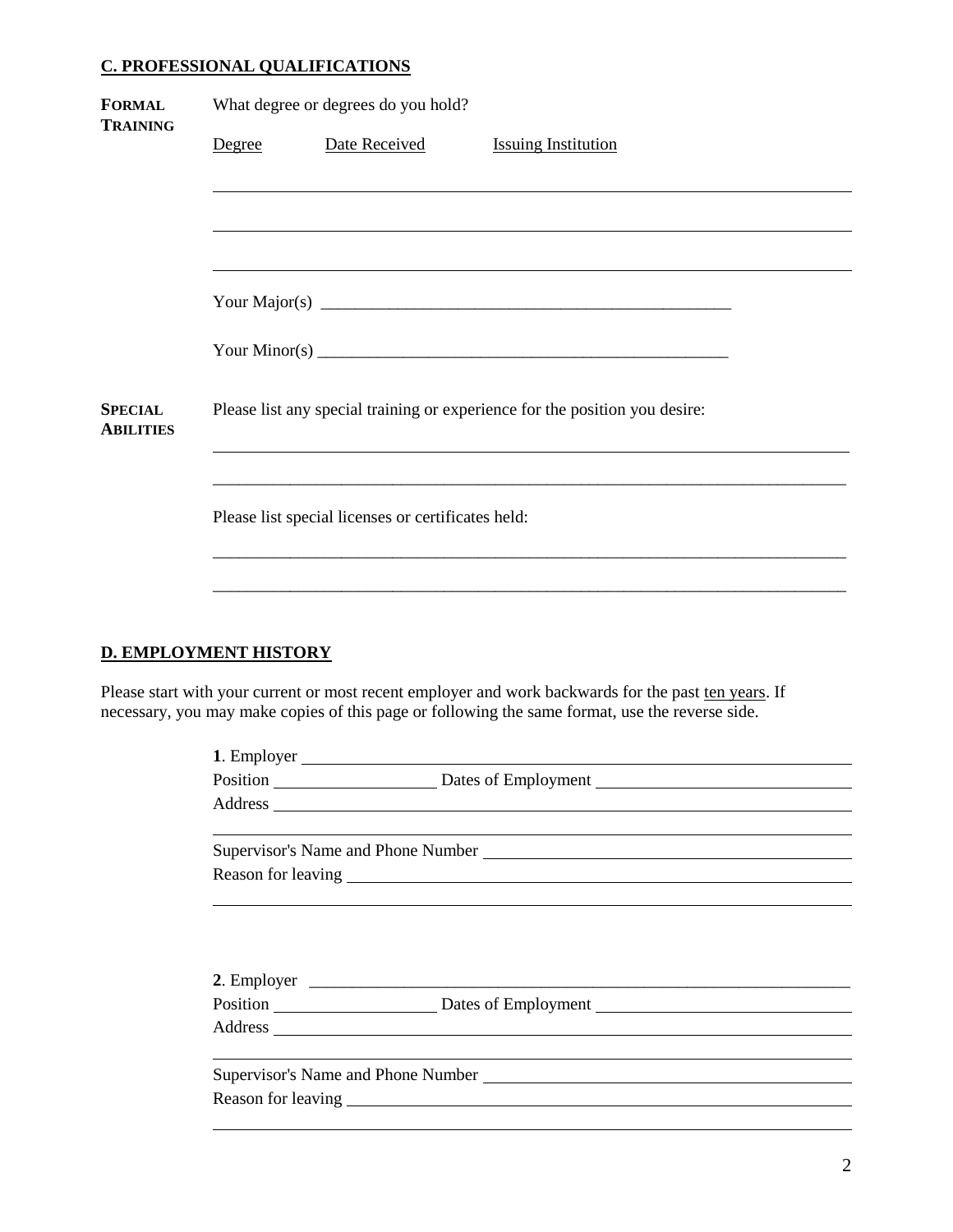|                                 | Position Dates of Employment Dates of Employment                                                                                                                                                                               |
|---------------------------------|--------------------------------------------------------------------------------------------------------------------------------------------------------------------------------------------------------------------------------|
|                                 | Address and the contract of the contract of the contract of the contract of the contract of the contract of the contract of the contract of the contract of the contract of the contract of the contract of the contract of th |
|                                 |                                                                                                                                                                                                                                |
|                                 |                                                                                                                                                                                                                                |
|                                 |                                                                                                                                                                                                                                |
|                                 |                                                                                                                                                                                                                                |
|                                 |                                                                                                                                                                                                                                |
|                                 |                                                                                                                                                                                                                                |
|                                 | Position Dates of Employment Dates of Employment                                                                                                                                                                               |
|                                 |                                                                                                                                                                                                                                |
|                                 |                                                                                                                                                                                                                                |
|                                 |                                                                                                                                                                                                                                |
|                                 |                                                                                                                                                                                                                                |
|                                 |                                                                                                                                                                                                                                |
|                                 |                                                                                                                                                                                                                                |
|                                 |                                                                                                                                                                                                                                |
|                                 | Position Dates of Employment Dates Communication Dates of Employment                                                                                                                                                           |
|                                 | Address and the contract of the contract of the contract of the contract of the contract of the contract of the contract of the contract of the contract of the contract of the contract of the contract of the contract of th |
|                                 | <u> 1989 - Johann Stoff, amerikansk politiker (d. 1989)</u>                                                                                                                                                                    |
|                                 | Supervisor's Name and Phone Number League and Supervisor's Name and Phone Number                                                                                                                                               |
|                                 |                                                                                                                                                                                                                                |
|                                 |                                                                                                                                                                                                                                |
|                                 |                                                                                                                                                                                                                                |
|                                 | Have you ever worked under a different name for any of the employers you have listed? If                                                                                                                                       |
| so, what was the name or names? |                                                                                                                                                                                                                                |

### **E. PERSONAL REFERENCES**

Please sign the **Reference Release Form** that is attached and return it with this application. Do not list family members or relatives for references.

**REFERENCES** Give three references that are qualified to speak of your spiritual experience and Christian service. List your current pastor first.

| Name                                                                                                                                                                                                                                                                                                                                                                                                                                                                   | <b>Complete Address</b> | Phone | Position |  |
|------------------------------------------------------------------------------------------------------------------------------------------------------------------------------------------------------------------------------------------------------------------------------------------------------------------------------------------------------------------------------------------------------------------------------------------------------------------------|-------------------------|-------|----------|--|
| $1.$ $\overline{\phantom{a}}$ $\overline{\phantom{a}}$ $\overline{\phantom{a}}$ $\overline{\phantom{a}}$ $\overline{\phantom{a}}$ $\overline{\phantom{a}}$ $\overline{\phantom{a}}$ $\overline{\phantom{a}}$ $\overline{\phantom{a}}$ $\overline{\phantom{a}}$ $\overline{\phantom{a}}$ $\overline{\phantom{a}}$ $\overline{\phantom{a}}$ $\overline{\phantom{a}}$ $\overline{\phantom{a}}$ $\overline{\phantom{a}}$ $\overline{\phantom{a}}$ $\overline{\phantom{a}}$ |                         |       |          |  |
|                                                                                                                                                                                                                                                                                                                                                                                                                                                                        |                         |       |          |  |
| 2.                                                                                                                                                                                                                                                                                                                                                                                                                                                                     |                         |       |          |  |
|                                                                                                                                                                                                                                                                                                                                                                                                                                                                        |                         |       |          |  |
| 3.                                                                                                                                                                                                                                                                                                                                                                                                                                                                     |                         |       |          |  |
|                                                                                                                                                                                                                                                                                                                                                                                                                                                                        |                         |       |          |  |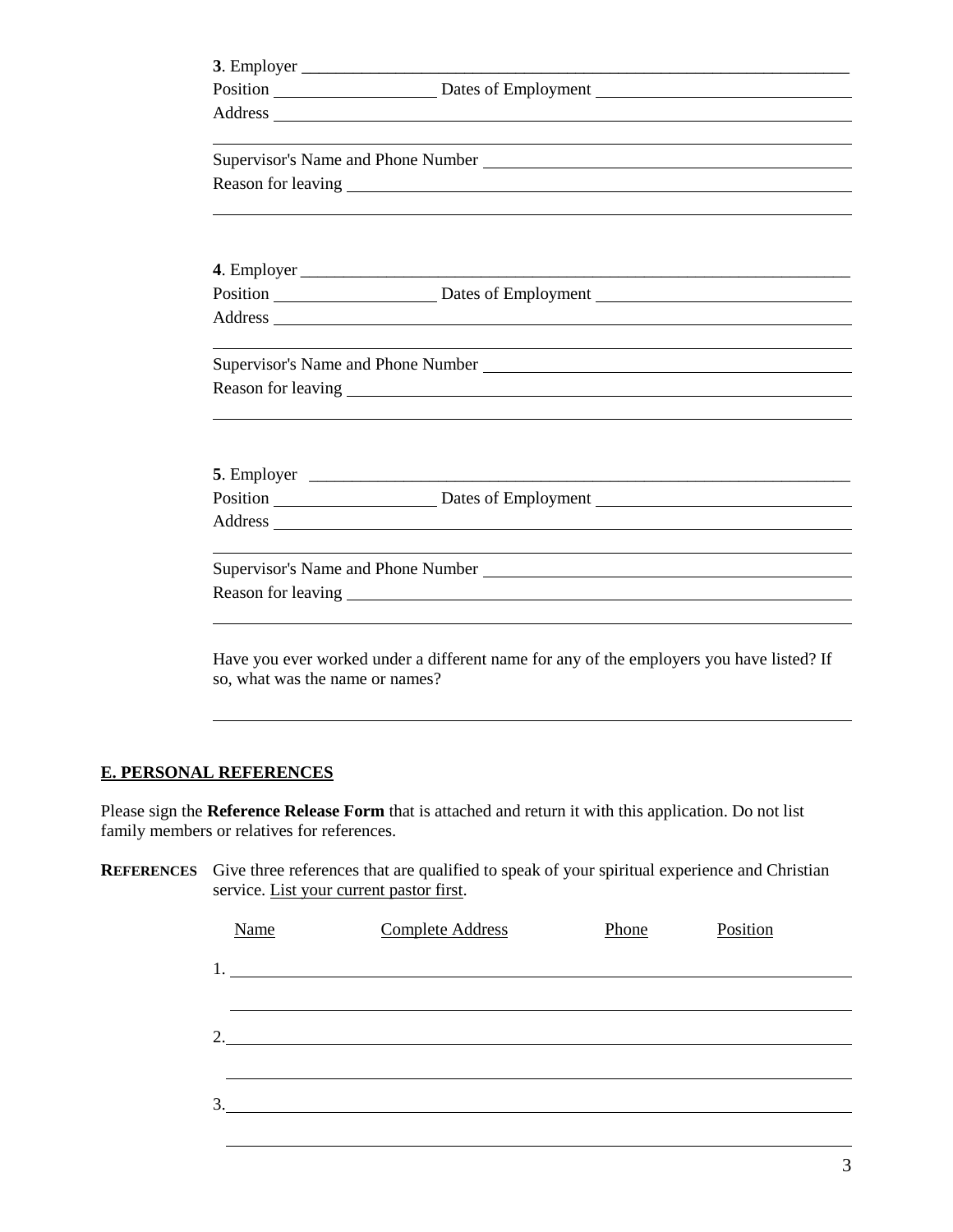Give three references that are qualified to speak of your professional training and experience. List your current or most recent principal or supervisor first.

| <b>Name</b> | <b>Complete Address</b> | Phone | Position | School |
|-------------|-------------------------|-------|----------|--------|
|             |                         |       |          |        |
|             |                         |       |          |        |
| 2.          |                         |       |          |        |
|             |                         |       |          |        |
| 3.          |                         |       |          |        |
|             |                         |       |          |        |

#### **F. CHRISTIAN BACKGROUND**

## **\* In your own handwriting on separate paper briefly give your Christian testimony.**

#### **BIBLE** Do you believe the Bible to be the ONLY inspired and infallible Word of God, our final authority in all matters of faith, truth and conduct?

Yes No Signature:

**STATEMENT** Please carefully read our Statement of Faith and indicate below your degree of support. **OF FAITH** *Christian education is a critical component of the ministry of Cedar Park Church. As such, we believe that all employment positions are ministerial positions, with the purpose and practice of carrying out the mission of Cedar Park Church – to see lives changed by the Good news of Jesus Christ.*

- 1. We believe in the Bible as the inspired and infallible Word of God.
- 2. We believe in one God, eternally existent in three persons: Father, Son, and the Holy Spirit.
- 3. We believe in the virgin birth of Jesus Christ, His vicarious, atoning death, bodily resurrection and ascension.
- 4. We believe that man, by voluntary transgression, fell and thereby incurred physical death and separation from God.
- 5. We believe in salvation through the blood of Jesus Christ as man's only hope of redemption.
- 6. We believe in water baptism through immersion and the partaking of Holy Communion as a memorial of His suffering and death.
- 7. We believe in the power of the Holy Spirit to bestow spiritual gifts for use in life and service.
- 8. We believe in the baptism of the Holy Spirit with the initial evidence of speaking in other tongues.
- 9. We believe that sanctification is an act of separation from that which is evil and of dedication unto God.
- 10. We believe the Church is the Body of Christ, the habitation of God through the Spirit, with divine appointments for the fulfillment of her great commission. All believers, born of the Spirit, are an integral part of the body of Christ, which are written in Heaven.
- 11. We believe the ministry is divinely called, scripturally ordained, and provided by our Lord for the evangelization of the world and the edification of the Body of Christ.
- 12. We believe in divine healing through the redemptive work of Christ on the Cross.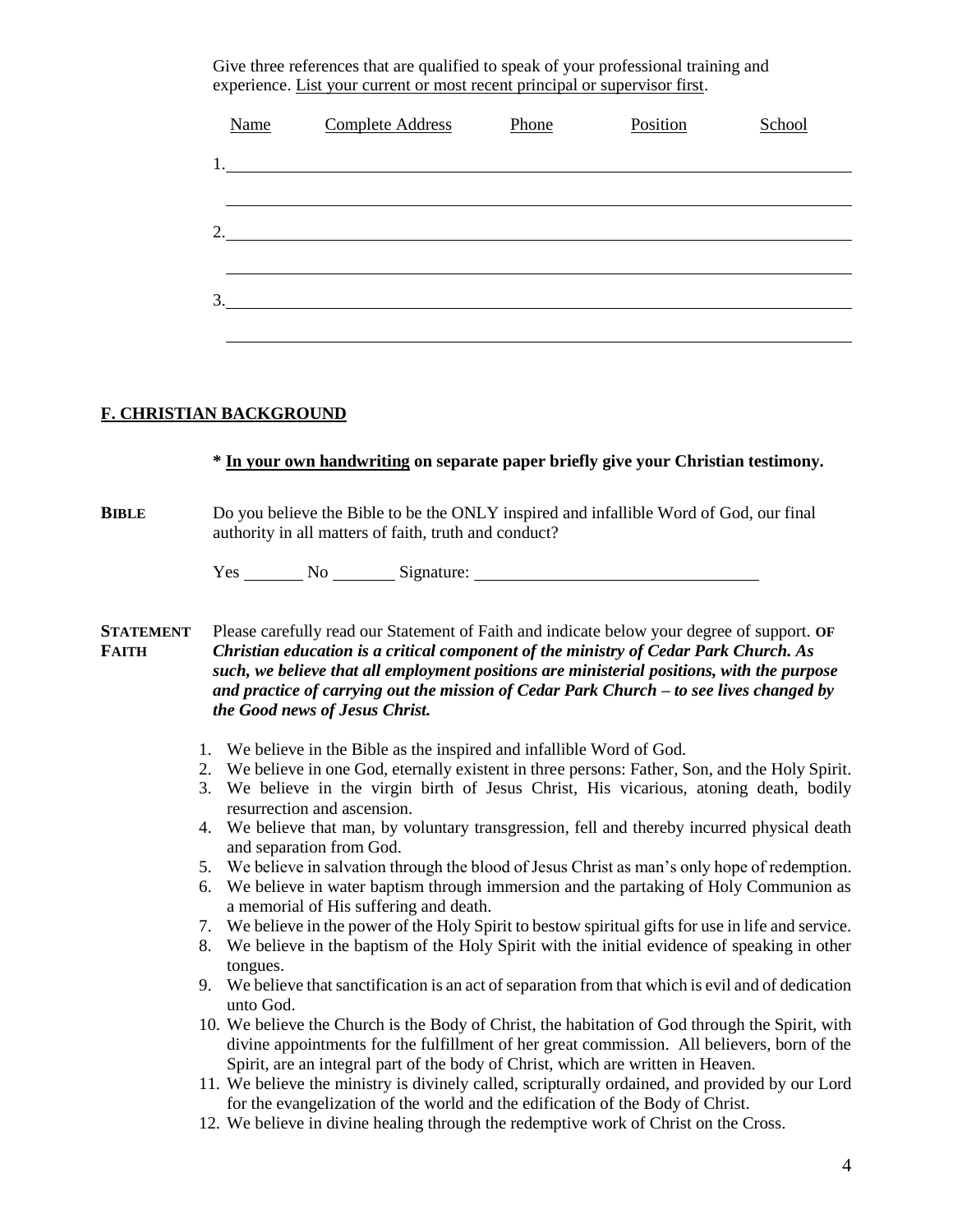- 13. We believe in the resurrection of those who have fallen asleep in Christ and their translation together with those who are alive and remain unto the coming of the Lord in the imminent and blessed hope of the church.
- 14. We believe in the Second Coming of Jesus Christ to reign on the earth for one thousand years.
- 15. We believe there will be a final judgment, when those not found written in the Book of Life will be consigned to everlasting punishment with the devil and his angels, the beast, and the false prophet.
- 16. We, "according to His promise, look for the new heavens and a new earth, wherein dwelleth righteousness." (2 Peter 3:13; Rev. 21:22)

*I fully support the Statement of Faith as written without mental reservations*.

Signature:

*(or…)*

.

 *I support the Statement of Faith except for the area(s) listed and explained below. The exceptions represent either disagreements or items for which I have not yet formed an opinion or conviction. (Attach an additional page if more space is needed.)*

| <b>CHURCH</b>  |                                                                                                              |  |  |  |  |
|----------------|--------------------------------------------------------------------------------------------------------------|--|--|--|--|
| <b>SERVICE</b> |                                                                                                              |  |  |  |  |
|                |                                                                                                              |  |  |  |  |
|                | In what church activities are you involved and with what degree of regularity?                               |  |  |  |  |
|                |                                                                                                              |  |  |  |  |
|                | What other Christian service have you done since becoming a Christian?                                       |  |  |  |  |
|                |                                                                                                              |  |  |  |  |
|                | What is your attitude toward working with those of other races and those of other<br>denominational beliefs? |  |  |  |  |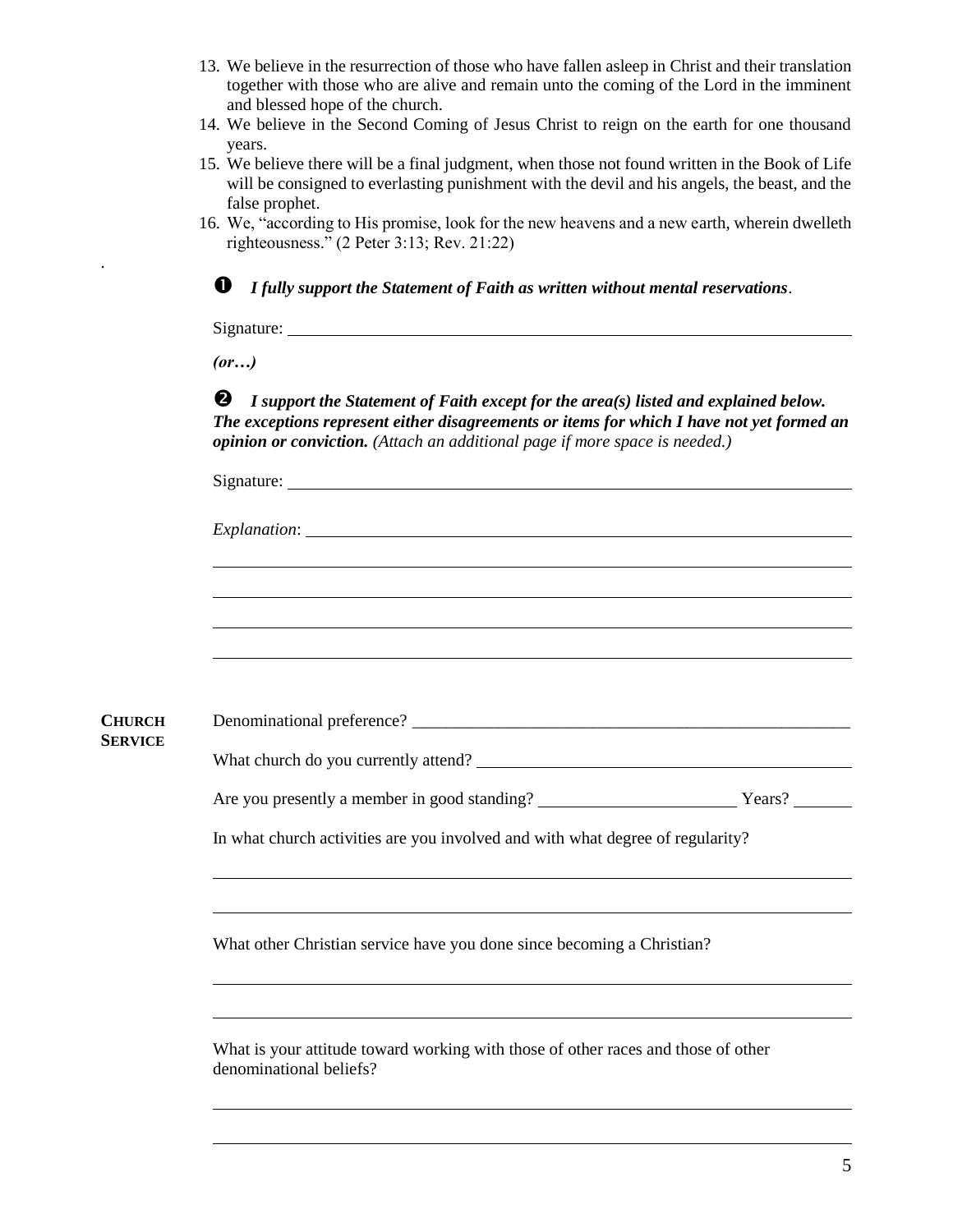**DEVOTIONAL** Describe your routine of personal Bible study and prayer. **LIFE**

What books have you read recently that have helped you spiritually?

### **H. APPLICANT'S CERTIFICATION AND AGREEMENT**

**My answers on this Application are true and correct and complete. I understand that if I am employed by Cedar Park Christian Schools ("Cedar Park"), it will be at the will of both parties and that my employment can be terminated at any time, with or without cause. I understand and agree that no offer or promise of employment has been made.** 

**I authorize Cedar Park Christian Schools ("Cedar Park") to thoroughly investigate references, work records, evaluations, education, and other matters related to my suitability for employment. I authorize references and my former employers to disclose to the school any and all employment records, performance reviews, letters, reports, and other information related to my life and employment, without giving me prior notice of such disclosure.**

**I authorize Cedar Park Christian Schools ("Cedar Park") to request criminal background checks on me and copies of my driving record (if I may operate a commercial vehicle on behalf of Cedar Park) upon an offer of employment and during the course of my employment.** 

**I understand that Cedar Park Christian Schools ("Cedar Park") expects its employees to conduct their professional and personal lives in a manner that reflects Cedar Park's evangelical Christian character. I understand that Cedar Park expects its employees to refrain from behavior that conflicts with evangelical Christian standards including, but not limited to, immoral cohabitation; alcohol or substance abuse including drunkenness and illegal drug use; and inappropriate speech such as vulgar or sexually suggestive words, gossip, and insubordination. If I am employed by Cedar Park, I agree to abide by these expectations.**

\_\_\_\_\_\_\_\_\_\_\_\_\_\_\_\_\_\_\_\_\_\_\_\_\_\_\_\_\_\_\_\_\_\_\_\_\_\_\_\_\_\_\_\_\_\_\_\_\_\_\_\_\_\_\_\_\_\_\_\_\_\_\_\_\_\_\_\_\_\_\_\_\_\_\_\_\_\_\_\_\_\_\_\_\_\_\_

**I also have read and agree to the terms provided in the Release.** 

Signature Date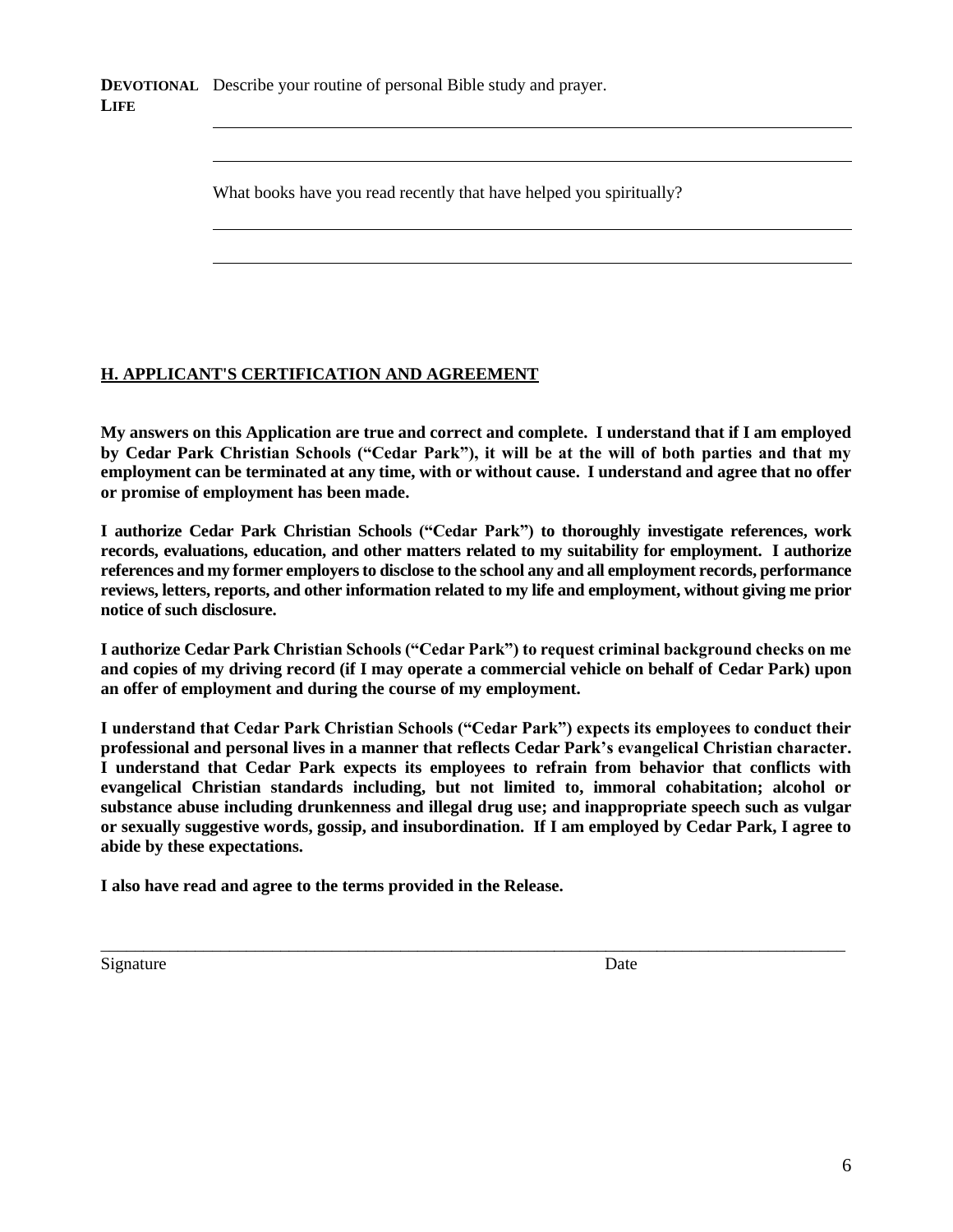### **I. CRIMINAL HISTORY INFORMATION**

Please complete this Criminal History Information. Cedar Park Christian Schools ("Cedar Park") may conduct a criminal history background check on you and request a copy of your driving record (if you may operate a commercial vehicle on behalf of Cedar Park). Further dissemination of any records obtained is prohibited without your written permission. You will be notified of the results of the background check within 10 days of receipt and provided with a copy upon request.

|    | Name: Name and the second contract of the second contract of the second contract of the second contract of the second contract of the second contract of the second contract of the second contract of the second contract of                                                                                                                                                                                                                                                                                                                                                                                                                                                                                                                                                                                                                                                                             |
|----|-----------------------------------------------------------------------------------------------------------------------------------------------------------------------------------------------------------------------------------------------------------------------------------------------------------------------------------------------------------------------------------------------------------------------------------------------------------------------------------------------------------------------------------------------------------------------------------------------------------------------------------------------------------------------------------------------------------------------------------------------------------------------------------------------------------------------------------------------------------------------------------------------------------|
|    | Alias/Maiden Name: 1988 Manual Manual Manual Manual Manual Manual Manual Manual Manual Manual Manual Manual Ma                                                                                                                                                                                                                                                                                                                                                                                                                                                                                                                                                                                                                                                                                                                                                                                            |
|    | Social Security Number: Date of Birth: Date of Birth:                                                                                                                                                                                                                                                                                                                                                                                                                                                                                                                                                                                                                                                                                                                                                                                                                                                     |
| 1. | Have you ever been convicted of any crime? Yes $\Box$ No $\Box$                                                                                                                                                                                                                                                                                                                                                                                                                                                                                                                                                                                                                                                                                                                                                                                                                                           |
|    | If yes, specify $\frac{1}{\sqrt{1-\frac{1}{2}}\sqrt{1-\frac{1}{2}}\sqrt{1-\frac{1}{2}}\sqrt{1-\frac{1}{2}}\sqrt{1-\frac{1}{2}}\sqrt{1-\frac{1}{2}}\sqrt{1-\frac{1}{2}}\sqrt{1-\frac{1}{2}}\sqrt{1-\frac{1}{2}}\sqrt{1-\frac{1}{2}}\sqrt{1-\frac{1}{2}}\sqrt{1-\frac{1}{2}}\sqrt{1-\frac{1}{2}}\sqrt{1-\frac{1}{2}}\sqrt{1-\frac{1}{2}}\sqrt{1-\frac{1}{2}}\sqrt{1-\frac{1}{2}}\sqrt{1-\frac{1}{2}}\$                                                                                                                                                                                                                                                                                                                                                                                                                                                                                                      |
| 2. | For purposes of answering this question, conviction shall include any conviction in any jurisdiction,<br>including convictions by way of trial, plea (guilty, "Alford", nolo contendere, or no contest even if they<br>be later withdrawn), deferred prosecution, suspended sentence or stipulation. Conviction shall also<br>include convictions that have subsequently been dismissed, expunged, vacated, reduced, mitigated, or<br>otherwise stricken from official record. A conviction will not necessarily bar employment.<br>Have you ever had findings made against you in any civil adjudicative proceeding as defined in RCW                                                                                                                                                                                                                                                                    |
|    | 43.43.830?<br>$Yes \Box No \Box$                                                                                                                                                                                                                                                                                                                                                                                                                                                                                                                                                                                                                                                                                                                                                                                                                                                                          |
|    | If yes, specify $\frac{1}{\sqrt{1-\frac{1}{2}}\sqrt{1-\frac{1}{2}}\sqrt{1-\frac{1}{2}}\sqrt{1-\frac{1}{2}}\sqrt{1-\frac{1}{2}}\sqrt{1-\frac{1}{2}}\sqrt{1-\frac{1}{2}}\sqrt{1-\frac{1}{2}}\sqrt{1-\frac{1}{2}}\sqrt{1-\frac{1}{2}}\sqrt{1-\frac{1}{2}}\sqrt{1-\frac{1}{2}}\sqrt{1-\frac{1}{2}}\sqrt{1-\frac{1}{2}}\sqrt{1-\frac{1}{2}}\sqrt{1-\frac{1}{2}}\sqrt{1-\frac{1}{2}}\sqrt{1-\frac{1}{2}}\$                                                                                                                                                                                                                                                                                                                                                                                                                                                                                                      |
|    | <u> 1989 - Johann Stoff, amerikansk politik (d. 1989)</u><br>RCW 43.43.830 (3) "Civil adjudicative proceeding" is a judicial or administrative adjudicative<br>proceeding that results in a finding of, or upholds an agency finding of, domestic violence, abuse, sexual<br>abuse, neglect, or exploitation or financial exploitation of a child or vulnerable adult under chapter 13.34,<br>26.44, or 74.34 RCW, or rules adopted under chapters 18.51 and 74.42 RCW. "Civil adjudicative<br>proceeding" also includes judicial or administrative orders that become final due to the failure of the<br>alleged perpetrator to timely exercise a right afforded him or her to administratively challenge findings<br>made by the department of social and health services or the department of health under chapter 13.34,<br>26.44, or 74.34 RCW, or rules adopted under chapters 18.51 and 74.42 RCW. |
|    | I declare under penalty of persury under the laws of the State of Westington, that the statements shows are                                                                                                                                                                                                                                                                                                                                                                                                                                                                                                                                                                                                                                                                                                                                                                                               |

I declare, under penalty of perjury under the laws of the State of Washington, that the statements above are true and correct. I authorize Cedar Park Assembly of God to conduct a criminal background check on me and to obtain a copy of my driving record.

| Signed<br>this | . dav<br>Оl |       | . .  |                 |
|----------------|-------------|-------|------|-----------------|
|                | (day        | month | year | state)<br>CITY. |

Applicant's Signature: